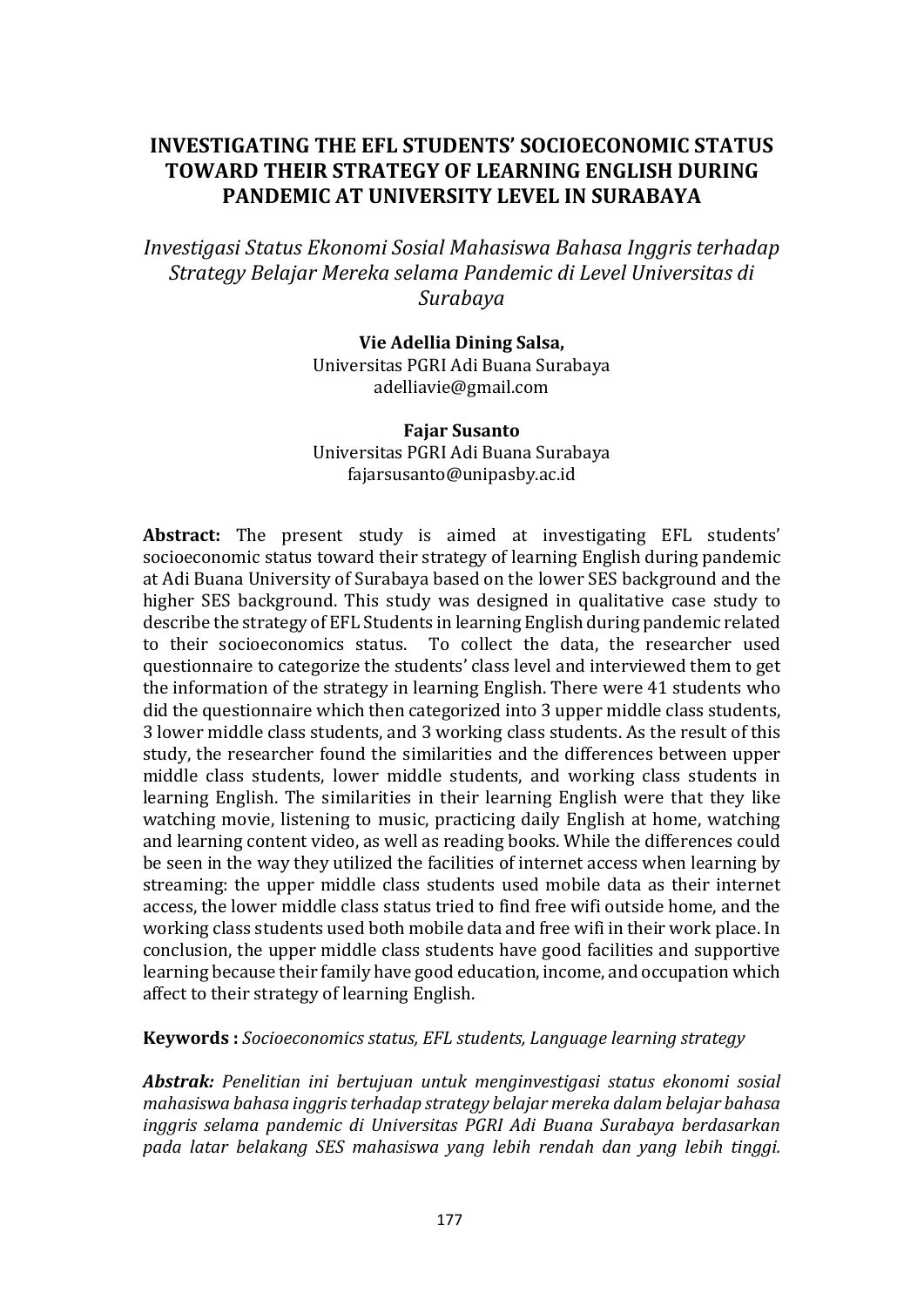*Kajian ini didesain dalam studi kasus kualitatif untuk mendeskripsikan strategi mahasiswa bahasa inggris dalam belajar bahasa inggris selama pandemi yang berkaitan dengan status ekonomi sosialnya. Untuk mengumpulkan data, peneliti menggunakan angket untuk mengkategorikan level kelas mahasiswa dan mewancarai mereka untuk mendapatkan informasi strategi belajar bahasa inggris. Terdapat 41 mahasiswa yang mengisi angket dan kemudian dikategorikan menjadi 3 mahasiswa kelas menengah atas, 3 mahasiswa kelas menengah rendah, dan 3 mahasiswa pekerja. Dari hasil penelitian ini, peneliti menemukan persamaan dan perbedaan antara mahasiswa kelas menengah atas, mahasiswa kelas menengah rendah, dan mahasiswa pekerja dalam belajar bahasa inggris. Persamaannya dalam belajar Bahasa Inggris adalah mereka senang menonton film, mendengarkan musik, praktek bahasa inggris sehari-hari, menonton konten pembelajaran, dan membaca buku. Sedangkan perbedaannya dapat dilihat bagaimana mereka memanfaatkan fasilitas akses internet ketika belajar dengan cara streaming: mahasiswa kelas menengah atas menggunakan paket data sebagai akses internet, mahasiswa kelas menengah rendah menggunakan wifi gratis di luar rumah, dan mahasiswa kelas pekerja menggunakan keduanya yaitu paket data dan wifi gratis di tempat kerjanya. Kesimpulannya, mahasiswa kelas menengah atas memiliki fasilitas yang bagus dan pembelajaran yang mendukung karena berasal dari keluarga yang memiliki pendidikan, pemasukan, dan pekerjaan yang bagus dan dapat mempengaruhi strategi belajar bahasa inggris.* 

*Kata Kunci : status ekonomi sosial, mahasiswa bahasa inggris, strategi belajar bahasa*

## **INTRODUCTION**

Every student has their own ways in learning English easily in order to improve their English skills. Some of them are taking an English course to improve their skills quickly with the financial support. But, there are some students tend to learn English at home with the crude tools because they lack of financial. Even, some students decide to have a part time job to get a motivation or to have an extra financial. It means that socioeconomic status showing the differences on their ways of English learning.

The words of socioeconomic status (SES) are referred to how the life of someone is. Broer, et.al. (2019)<br>explained that SES has been explained that SES commonly used as an appropriate

tool for measuring family background. Family who has a theoretical and empirical work has<br>emphasized that socioeconomic that socioeconomic status of family has an impact on students' education. According to Gelabert, et.al. (2017) the students who have low socioeconomic status<br>tend to have poor cognitive cognitive development, low language skill, low memory, unsupportive learning, and consequently their background of knowledge can be poor.

Gelabert, et.al. (2017) said that their educational background of family can be the factors contributing mostly to the student profiles on an individual level. As a consequence, they have to have new ways of expressing and connecting academic studies with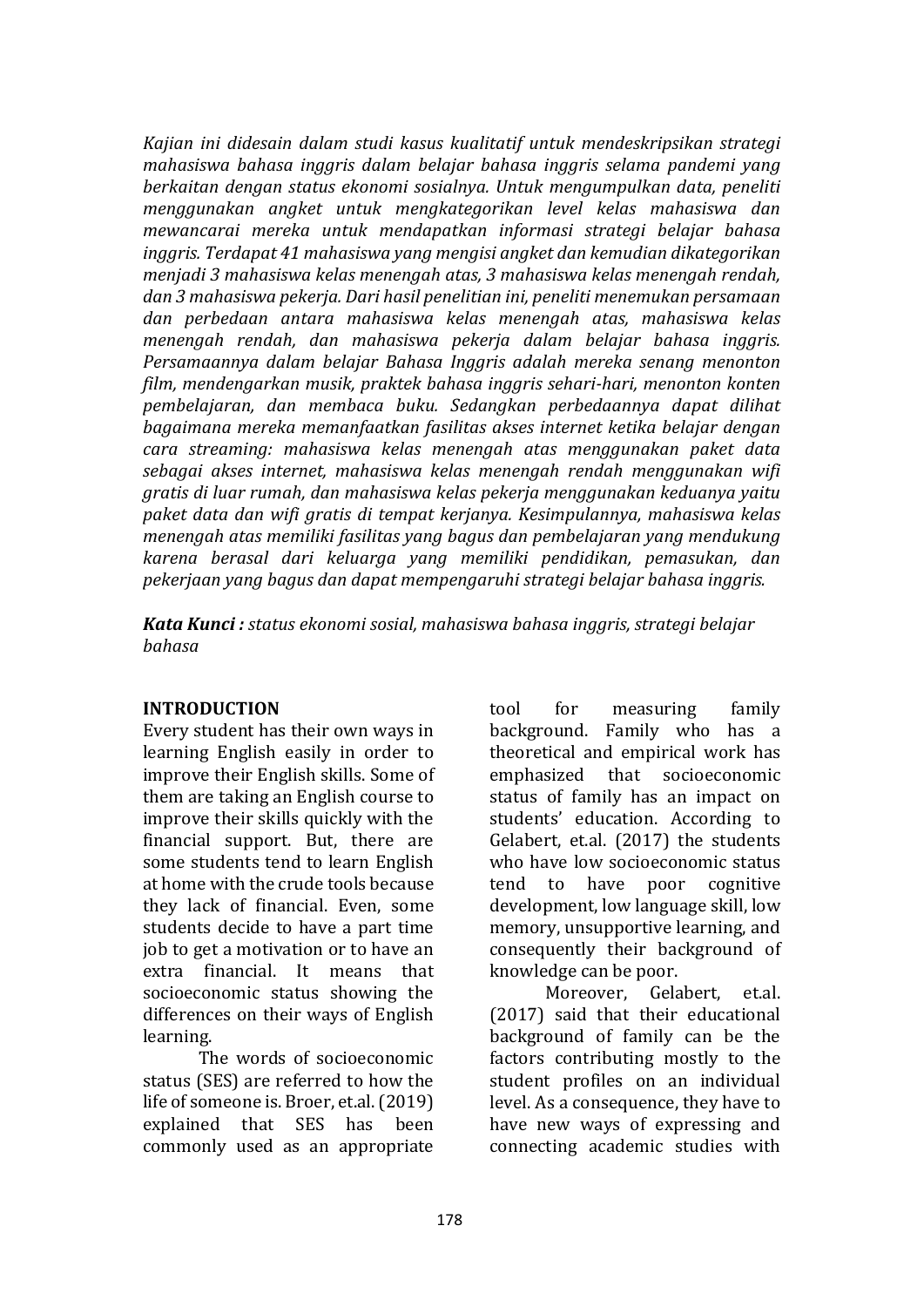other experiences or responsibilities.

It happens to social class which has a variety of students with<br>different socioeconomic status. socioeconomic Variety of students here means<br>students having different students having different background including their social, economic, occupation, and educational.

These difference socioeconomic status, according to Vandrick (2014) can be classified into five levels of status which are lower class students, lower middle class students, middle class students, higher middle class students, and higher class students. It includes working students who also have different socioeconomic status. The researcher decided to choose three of them which are lower middle class<br>students. higher middle class students, higher middle class<br>students, and working class working students.

Those three classes can give an effect of the ways they learn English where it is not spoken in this country. Howard (2012) stated that it can be said both rich and poor students have their own variety in learning English. In fact, the rich students are not necessarily smart, and the poor students are not necessarily stupid. It is about how serious they learn English with their

own ways. students perceived their socioeconomic position as a constraint to improve their English skill. Based on Walpole (2003) the students with low SES backgrounds have lower educational aspirations, persistence rates, and educational attainment than students with high SES backgrounds. They do not buy some books related to their material because the cost is expensive. So, it is possible they choose to learn English individual with crude tools than taking a course.

While Thomson (2018) said<br>family with higher that family with higher<br>socioeconomic status tend to socioeconomic provide with the financial support and home resources for individual learning. Some of them take an English course to add their knowledge in understanding English more. It found many students having mobile phone with the best quality in order to support some English applications, such as translation, grammar test, listening practice, and many more. Ariani & Ghafournia (2016) added that there are some advantages for the students from higher socioeconomic status than<br>the students from lower students socioeconomic background. They can learn English easily with the adequate facilities, such as having additional books, having internet with high quality, and having a course.

It also happens to the students who decided to have a job in<br>the middle of their lectures. of their lectures. According to Higher Education Research Institute (cited by Kwadzo, 2014) the higher education cost are increasing continually, and a number of students decide to work because of the increasing of educational expenses. The problem is when they are working, they do not leave their study. In other words, they not only focus on their study but also to their job.

From the explanation above, it can be concluded that the<br>differences of students' social students' economic status can influence them in learning English with their own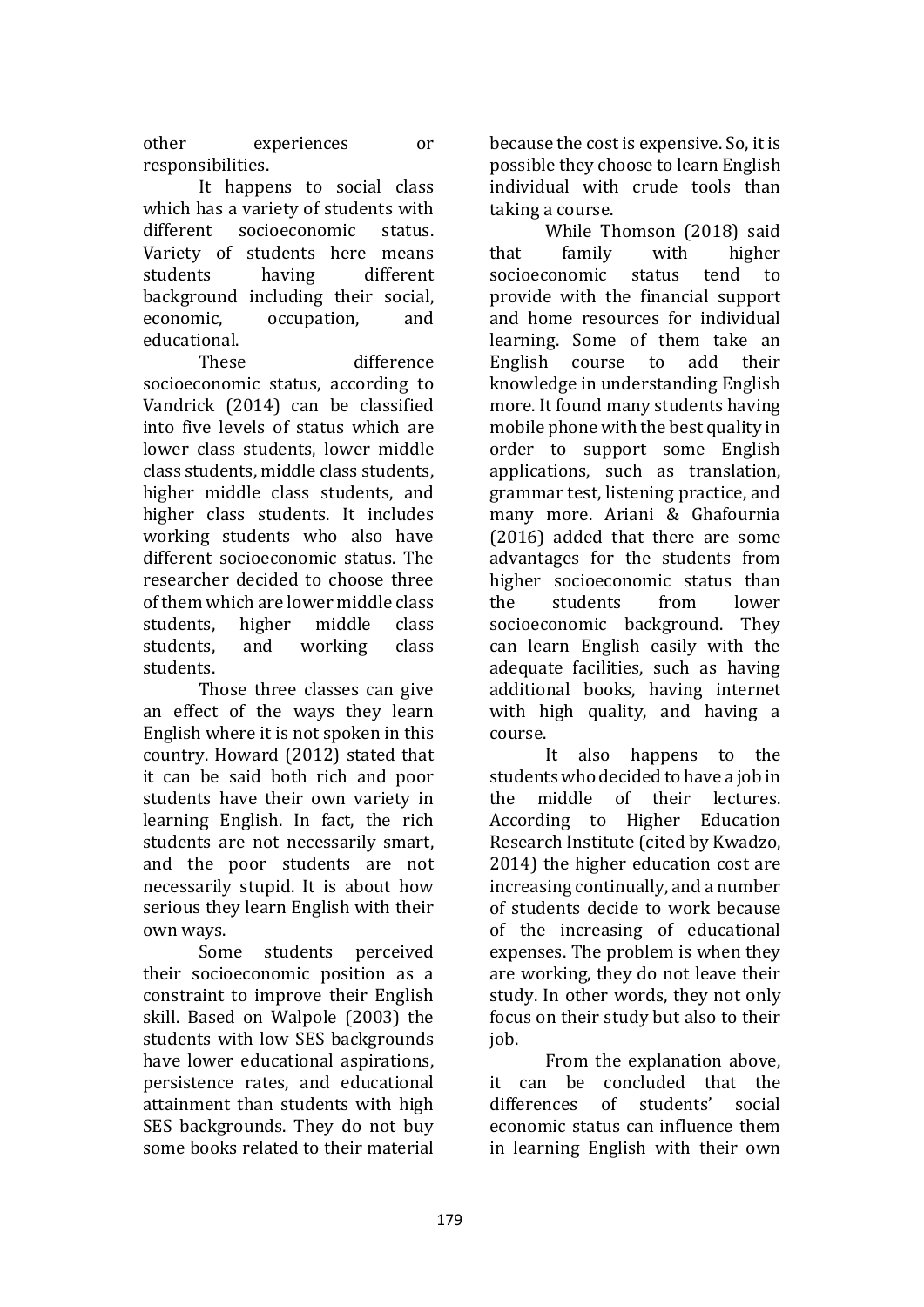strategies. Some of students can<br>learn English using adequate learn English using adequate facilities because they have stable financial, but other students have inadequate facilities because of the lack of financial. It also happened to the students of working class who are studying while working to help their family's financial. Therefore, this research focus on the ways of students in learning English based on their socioeconomic status.

So that, this study is aimed at<br>gating EFL students' investigating socioeconomic status toward their strategy of Learning English during pandemic at University Level in Surabaya. It includes the comparison of lower middle class students, upper middle class students, and working class students in learning English as a Foreign Language during pandemic.

## **SOCIOECONOMIC STATUS**

According to the American Psychological Association (cited by Sledge, 2016) "socioeconomic status is commonly conceptualized as the social class of an individual or group". It means every individual or group has different position or rank of social status. While social status itself, based on Abdulsyani (2007) is a relationship of one another, such as getting their rightness and doing the obligation in society environment.

Bornstein & Bradley (2003) added that the term socioeconomic status has historically showed the difference of individuals, families, or groups in stratified social systems where some societal values such as occupation, education, economic resources, and authority are not in the same rank. It means that diversity is prominent in unity.

Socioeconomic status represents a general social standing in someone's quality of life. Based on Mirowsky and Ross (2003) it needs a rank on a number of related items such as education, occupation, and<br>household income to measure income to someone's general social status. Thus, SES plays an important role in determining one's life position.

There are three factors used to measure someone's SES which includes income, education, and occupation.

a. Income

Income is how much they earns, including wages and salaries, as well as other forms of income such as investments and savings. Parental income shows the potential of social and economic resources that are available to the students.

b. Education

Education has a direct impact on their learning ability, which is someone with higher<br>education has higher education opportunities to increase future income potential. It can be said that it is possible for someone with lower education increasing their income easily.

c. Occupation

Occupation relates with education, which is the higher occupation determines the high salary. For example, white collar profession needs a higher degree of skill training, such as physicians or lawyers tend to require more education.

## **LEVEL CLASSIFICATION OF SES**

According to Indonesian statistical<br>centre, there are four class centre, there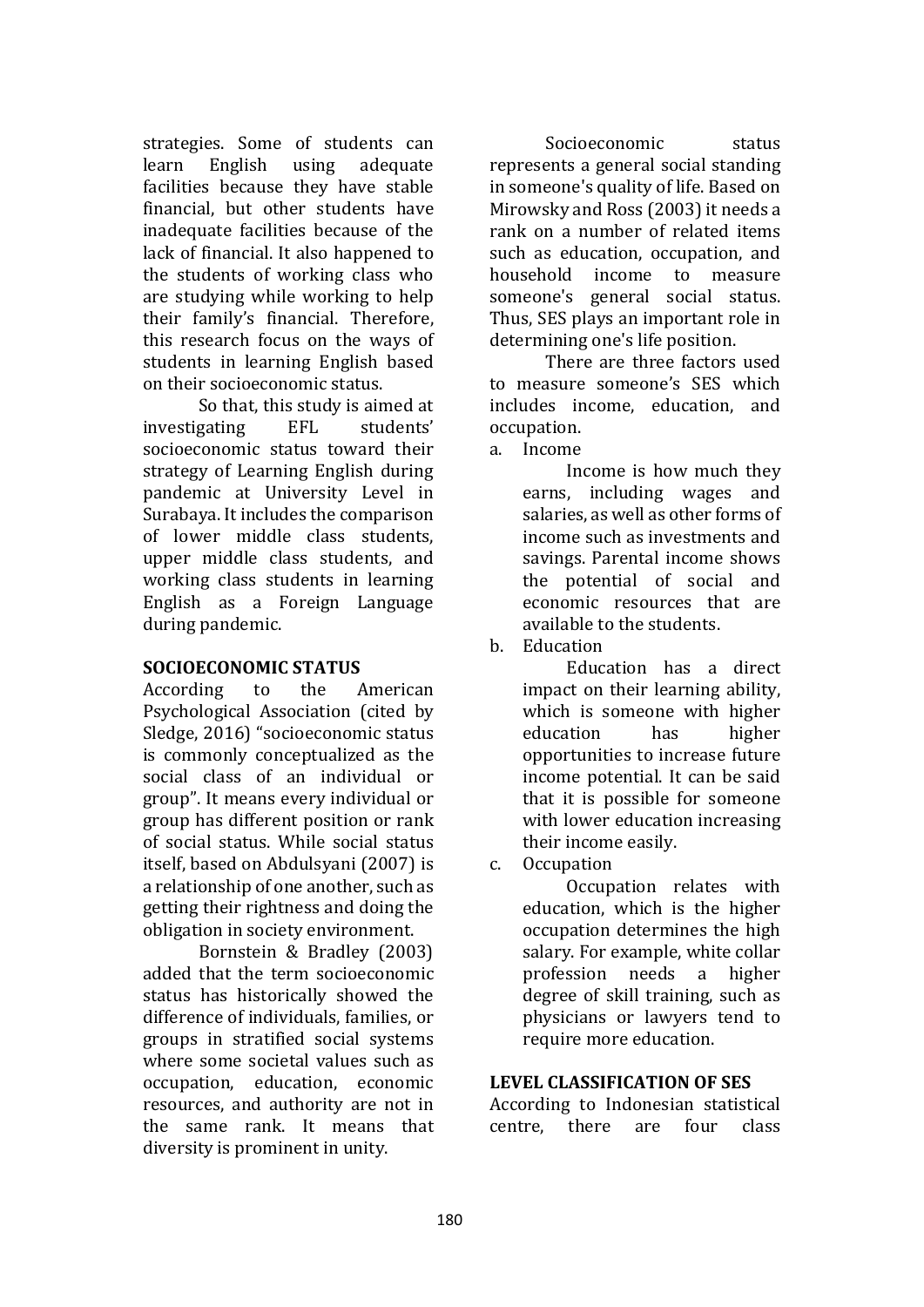classification based on the range of income.

- 1. The upper class which has average income more than Rp. 3.500.000 per month.
- 2. The upper middle class which has average income between Rp. 2.500.000 until Rp. 3.500.000.
- 3. The middle class which has average income between Rp. 1.500.000 until Rp. 2.500.000.
- 4. The lower class which has average income less than Rp. 1.500.000.

The team of sociologist in America also stated that there are four classifications of social class.

a. Upper Class

this class, the life necessities of family can be fulfilled easily. Tanwirul (2017) said that the education of students in upper class family becomes a priority, because they have adequate facilities on their learning and get an opportunity to have an education higher. So that, this condition will raise the<br>students' enthusiasm in enthusiasm learning. Conglomerate groups are the categories of this class. Upper class is divided into upper-upper class and lowerupper class.

b. Middle Class

Middle class is a group of people which has the life necessities in moderate levels. The family of this class is reputable. Anna & Levan (2013) stated that the students' education in this class is still fulfilled. Although the family income of do not<br>overrated, but they have overrated, but they have sufficient facilities and a lot of time to study. The category of this class are the owners of shops and smaller businesses.

c. Working Class Working class is a group of people who are employed for wages, especially in industrial work, usually it is called an employee. Based on Houghton Mifflin Harcourt (2020), the working class are those who have a minimally education and the work as manual labor. They work to get more income or additional income.

d. Lower Class

Lower class is people who have a minimum income which amount is less in basic needs. Tanwirul (2017) said that the category of this class is poor family who are difficult in embracing their higher success. They are less opportunities in getting higher education, and sometimes it is ignored because they feel that it is a live load.

# **STUDENTS' SES CLASS**

**1. Upper Middle Class Students** This group is actually having a good background which is under the upper class. Based on Adinda (2020) upper middle class students are they who live from a family whose income is about 3 million to 6 million rupiahs. Some of them having a car as their own transportation to college, but motorcylce is also needed. The number of upper<br>middle class students are middle class quickly grew. The upper middle class tends to be powerful, the members of this group are influential in trend changing.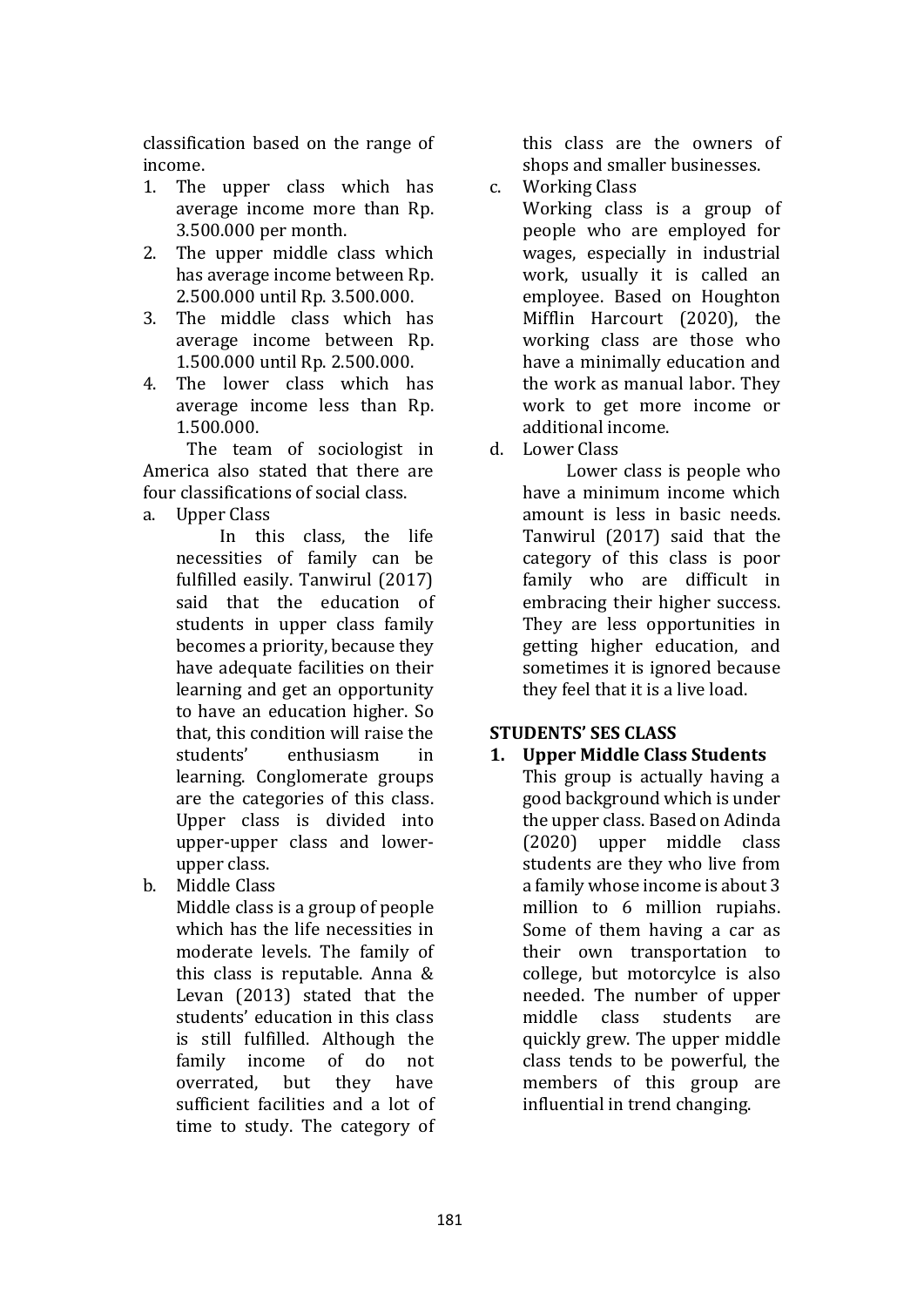## **2. Lower Middle Class Students**

The level of this group is between the middle class and lower class. According to Adinda (2020) the students of this class are from family whose income is about 2 million to 3 million rupiahs. Some people of this class do not guarantee a good life such as access to clean water, or a good quality house. Motorcycle<br>is enough as their daily enough transportation.

# **3. Working Class Students**

This group consist of them who work harder or just to get additional income. Binns (2019) stated that a number of working class students are not from an elite college. Some of the students in this group feel that studying while working is an<br>advantage. they can get advantage, they can get<br>additional income without additional thinking how they can increase their knowledge harder in college. They tend to help their family income.

## **THE STRATEGIES OF LEARNING ENGLISH**

Accroding to Omar (2020), there are 5 ways to improve the English during quarantine.

1. Watch English Movies and TV Shows

Watching movie becomes the easiest way to learn English. Because you can learn anything from this, such as learning<br>vocabularies, listening, and vocabularies. pronounciation. Most people spend their times by watching movie during work from home on OTT platforms like Netflix, Amazon Prime, and many more.

2. Read English Book, Magazine, **Newspaper** 

It's a common that reading book, magazine, or newspaper can improve your comprehension<br>skills. Read anything that anything interesting and make you have a motivation to learn English. You can get new vocabularies from reading.

3. Listen to Podcasts

Listening to any podcast makes you focus on they way the speakers having a conversation with each other. Moreover, podcast nowadays is not only sound producing, but also video producing. So, you can learn listening skill while seeing how to pronounce a word to word.

- 4. Maintain a Writing Journal This becomes a good habit in writing daily. You can write everything such as interesting story, poem, write a review of movie, etc. You can write all of them on a web which can give you a feedback.
- 5. Sign up for Online Classes By having an expert, it can help you in achieving the level of improvement. Moreover, online communication through virtual conferences are likely to be the key of learning the English skills.

As the EFL students, they need some particular ways how they learn English as a Foreign Language. Accroding to Dunsmore (2019) EFL students need :<br>a. Lots of pra

Lots of practice using English,<br>especially orally. Giving especially opportunities to the students for<br>practicing their English is practicing needed. The teacher let them speak freely. Then, giving the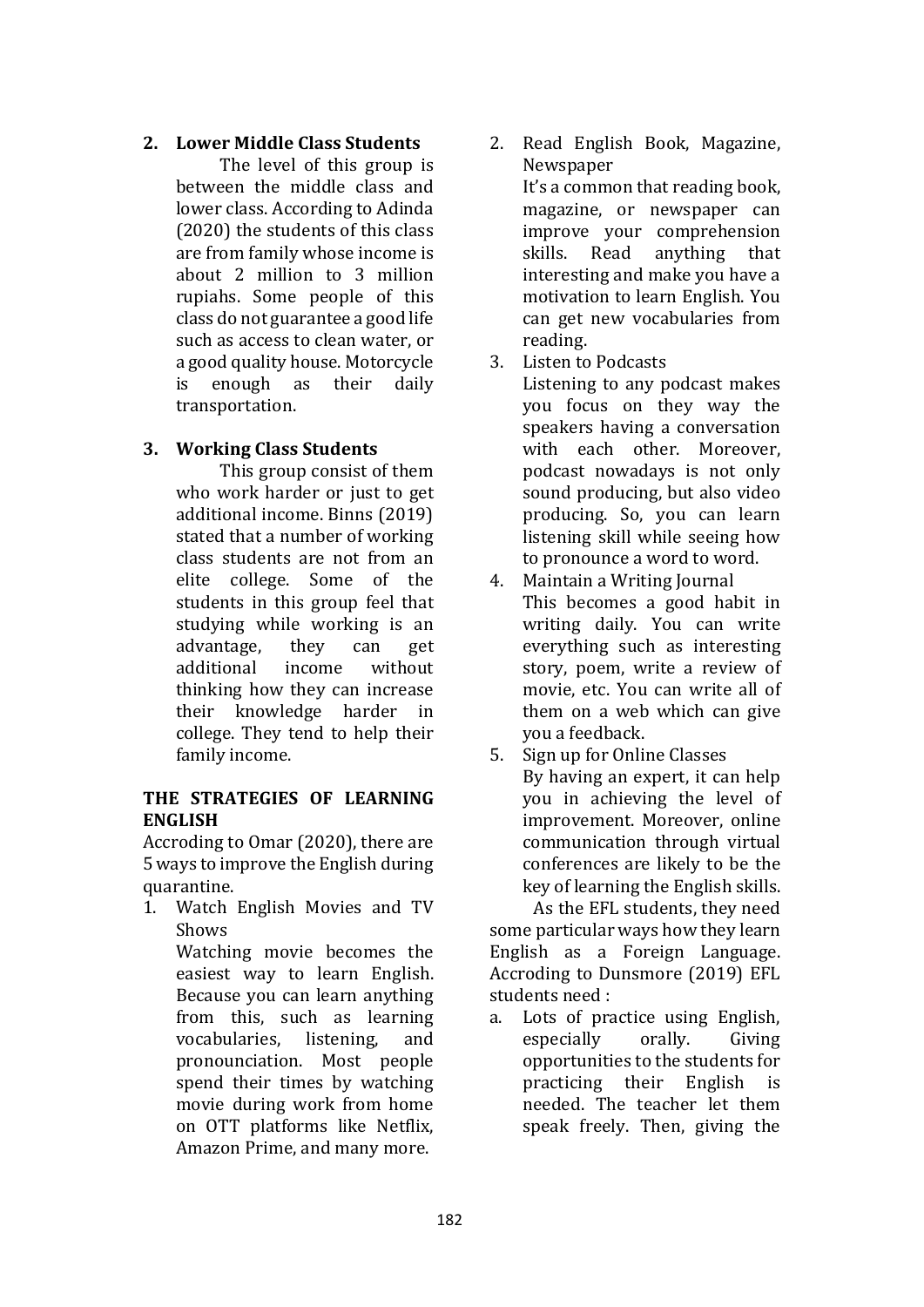students reward for what they do.

- b. Exposure to living English. The students need to be confidence. It means they make their English<br>become more active. For become more active. For<br>examples. memorizing the memorizing vocabularies, listening to the English song, just do whatever that make them comppatible with their ways.
- c. Reason to learn English, and motivation to stick with it. Each<br>student can learn English student can learn relating their passions. They will have a motivation if in learning English more.

While Snauwaert (2010) has another statement which is the students need to apply the following principles in practicing English below:<br>a. Have Fun

Practicing Your English

English is all about having a good communication<br>eniovable. Learning English Learning English without having fun may end up quitting. The students need to practice the English around their passions. So, they do the do something interesting while still practicing the English.

b. Practice Daily

Some people are afraid they will not have enouh time for other activities when learning English, they are also afraid if they spend their time for learning English, they fail to learn the new skill. While learning English doesn't take a lot of time, twenty minutes a day can be enough to make some major progress. The goal is becoming English as part of your daily routine.

c. You Do It For You

It is about the reason why someone learn English. The learners need to know what is the goal in learning English. Knowing it is easier when in facing new issues, or sending more time with English. You only need to be as specific as possible and be honest to yourself.

## **RESEARCH METHOD**

The research was designed in qualitative case study to describe how the students' socioeconomic status (SES) give the differences or similarities of the strategy in learning English during pandemic. This phenomenon can be seen from multi facets to be revealed and understood (Baxter and Jack, 2010). Case study was applied in this research referring to what has been suggested by Yin (2003) that the behaviour of subject of the research involved cannot be manipulated, phenomenon under study is relevant<br>to the contextual conditions contextual believed, and the boundaries and the contexts are not clear. According to Cresswell (2009) qualitative case study is used for exploring and understanding the individual or groups with their social problem.

The subject of this research were 41 EFL students of B Class and E Class 2018 in English Language Education Department, PGRI Adi Buana University of Surabaya. The researcher took the data from the statement of the interviewee. The researcher used questionnaire to categorize the class level of students before doing the interview. So, it makes the researcher easier to collect the data. Then, the researcher categorized each students based on their class level. There were 9 EFL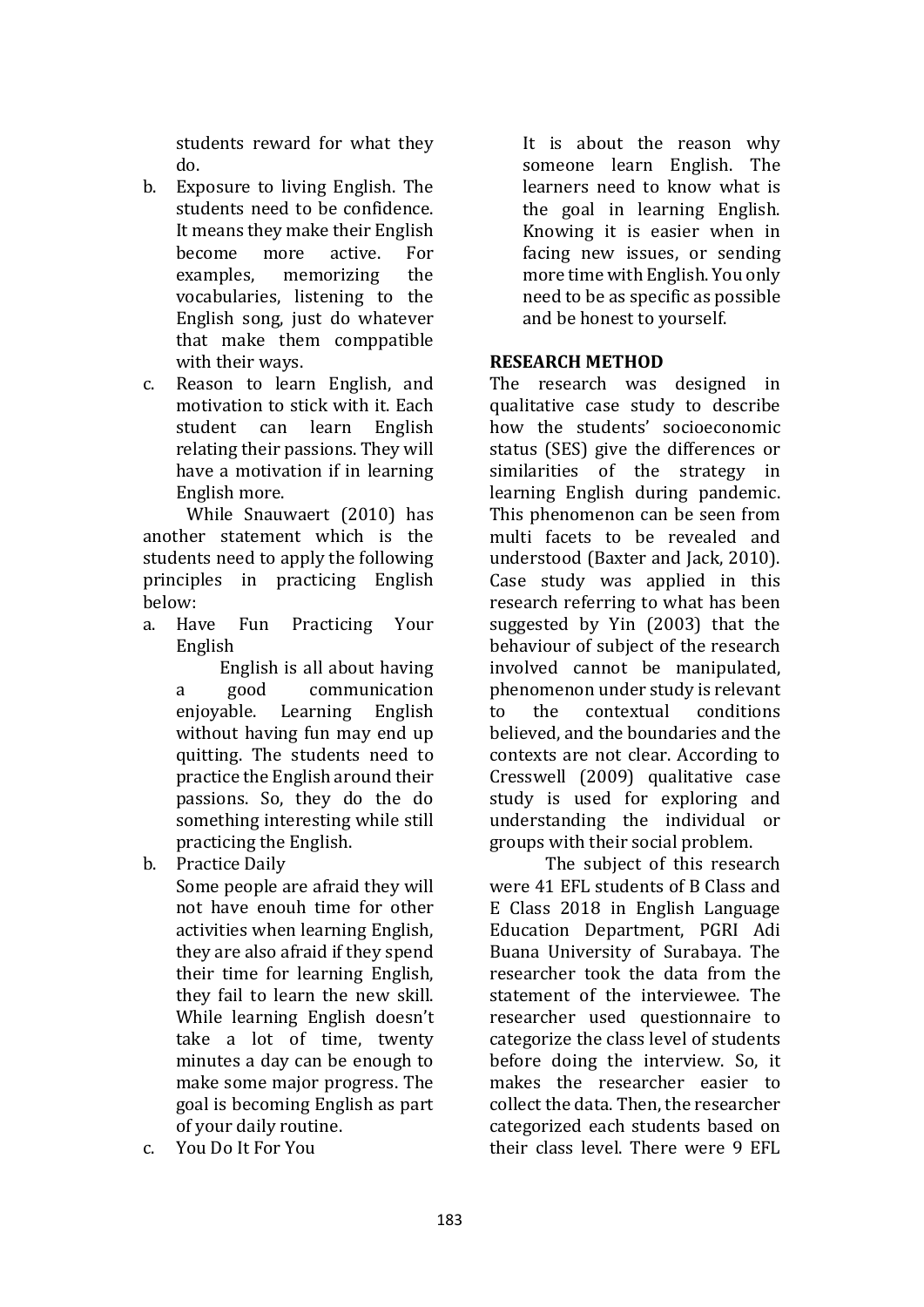students of English Education Department consist of 3 upper middle class students, 3 lower middle class students, and 3 working class students.

categorizing the students' class level, the researcher did the interview. Interview is a conversation between interviewer<br>and interviewee to get an interviewee information. DeMarrais (cited by Merriam, 2009) said that interview is a process of conversation focused on questions related to the research study which is done by the researcher and the respondents.<br>In this research.

research, the researcher was the interviwer and<br>the participants were the participants interviewee. The researcher used interview to investigate the strategy of EFL students in learning English based on their socioeconomic status.<br>The data of interview were interview transcripted by the researcher.

The data gotten in this research have to be valid. Creswell (2009) stated that validity is a strength of qualitative research. In getting the validity of the data, the<br>researcher used triangulation researcher used triangulation<br>technique which is theoritical theoritical triangulation as the supporting argument of the research.



Graphic 1. Theoritical Triangulation

The first theory is Thomson's statement (2018) which is about students with high socioeconomic status where they tend to have<br>financial support and home financial support and home resources for individual learning. The second theory is theory of<br>Gelabert, et.al (2017) which Gelabert, explained about students with low socioeconomic status which have unsupportive learning, therefore their background knowledge can be poor.

And the last theory is Binns' word (2019) which talked about working class students that tend to<br>get additional income without additional income without thinking how they can increase their knowledge harder in college.

# **RESULT AND DISCUSSION**

The finding is divided into two categories, which are learning by streaming and offline learning. In learning by streaming, the upper middle class students use mobile data as their internet access, the lower middle class students use wifi out of home, and working class students use both of mobile data and wifi.There are same strategies<br>between upper middle class between upper middle class<br>students. lower middle class students. students, and working class students in learning English which are watching movie, listening to music, practicing English daily at home, watching learning content, and reading book.

#### **1. The Relevancy of Upper Middle Class Students' Socioeconomic Status in Learning English**

The upper middle class students have a financial support from their family to facilitate them in learning English, such as money for buying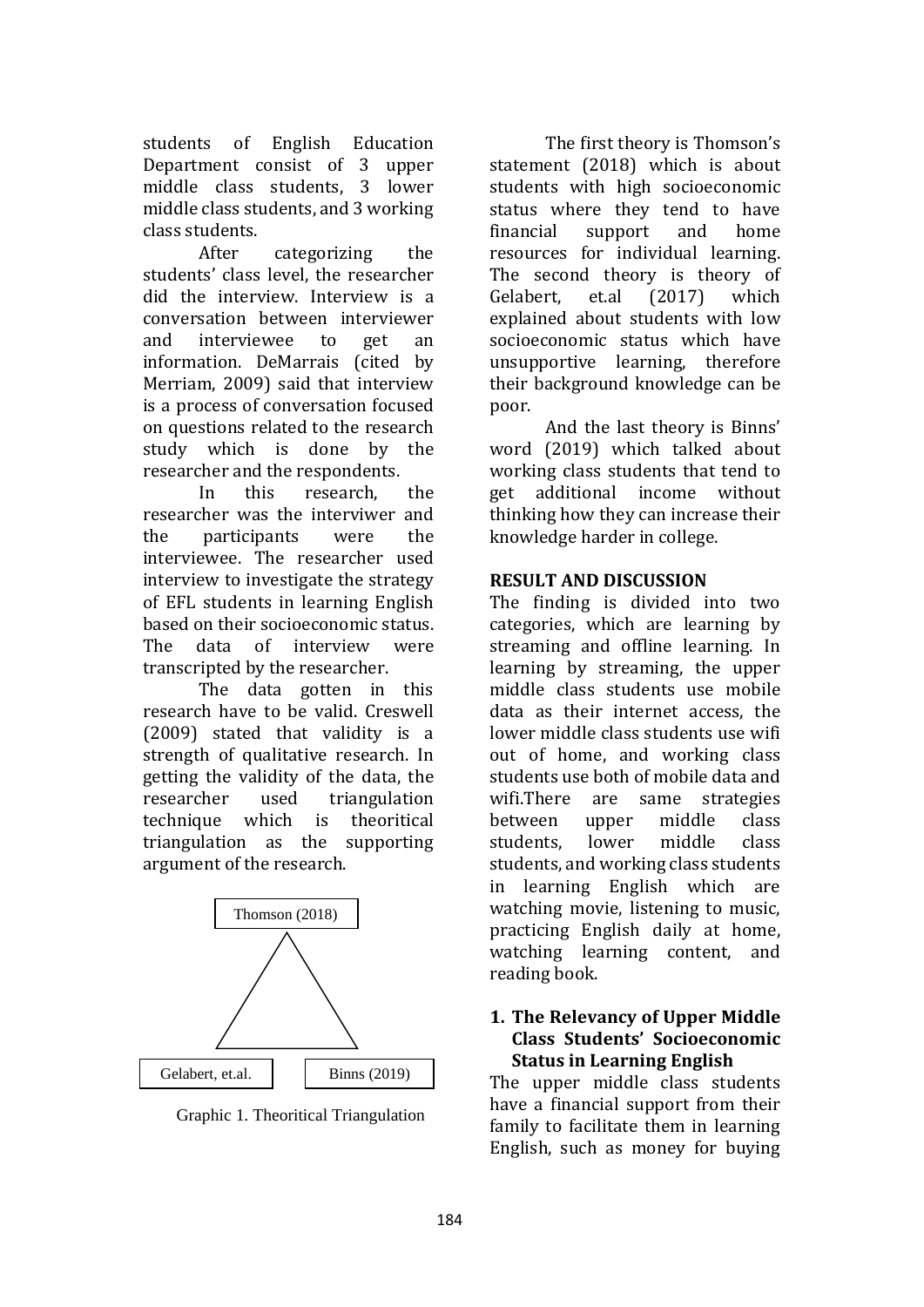the mobile data. Although the work of some their families is not too higher educational background like senior high school graduated, but in fact, they have good work such as PNS or entrepreneur that can facilitate their children in learning English. So, it shows that good work can produce more income. Then, the upper middle class students also have good facilities for learning English.

According to the data, the upper middle class students learn English by streaming like watching movie, listening to music, and playing game. Some of them make a note to They do not worry when they don't have an internet access, because they use their own mobile data. They do not use wifi because they don't have it at home and their activities are almost done out of home. So, mobile data must be ready to used.

The strategy of upper middle class students in learning English by offline are practicing at home and asking friends. Although it doesn't cost anymore, they are enjoy learning English by doing this activities.

It relates with Thomson's statement (2018) where family with higher socioeconomics status tend to provide with the financial support. So that, the upper middle class<br>students have good education students have good education<br>because they have supportive they have learning media for learning English.

#### **2. The Relevancy of Lower Middle Class Students' Socioeconomic Status in Learning English**

The families of lower middle class students belong to families who have slightly less than the average income. Their educational background is not too bad like senior high school graduated, although there are some of them who have lower educational background such as junior high school or elementary graduated. The work is also suitable with their educational background. But, the problem is the income they get is also not high. So, it can be said that lower middle class students still think about their family background in managing the economics which is the standart of the class level.

From the statement above, it can be said that lower middle class<br>students bave different different socioeconomic status with upper<br>middle class students. Their students. socioeconomic status is not as high as the upper middle class students who can lean English easily with enough economics in supporting their learning media. Although there are some sameness of lower middle class students in learning English, but their media is different like how they get an internet access.<br>The lower middl

middle class students learn English by streaming through utilizing the wifi out of home. Based on the data, they watch movie by looking for wifi which they do not have at home. They also do not use mobile data because they save their money for other thing which is more important.

While in offline learning, they have different strategy with the upper middle class students. They learn English by watching movie, listening to music, watching learning content, and reading book. So, they download the song, movie, or video by using wifi. Then, they watch it at home offline. They do it because they expect it takes a long time to watch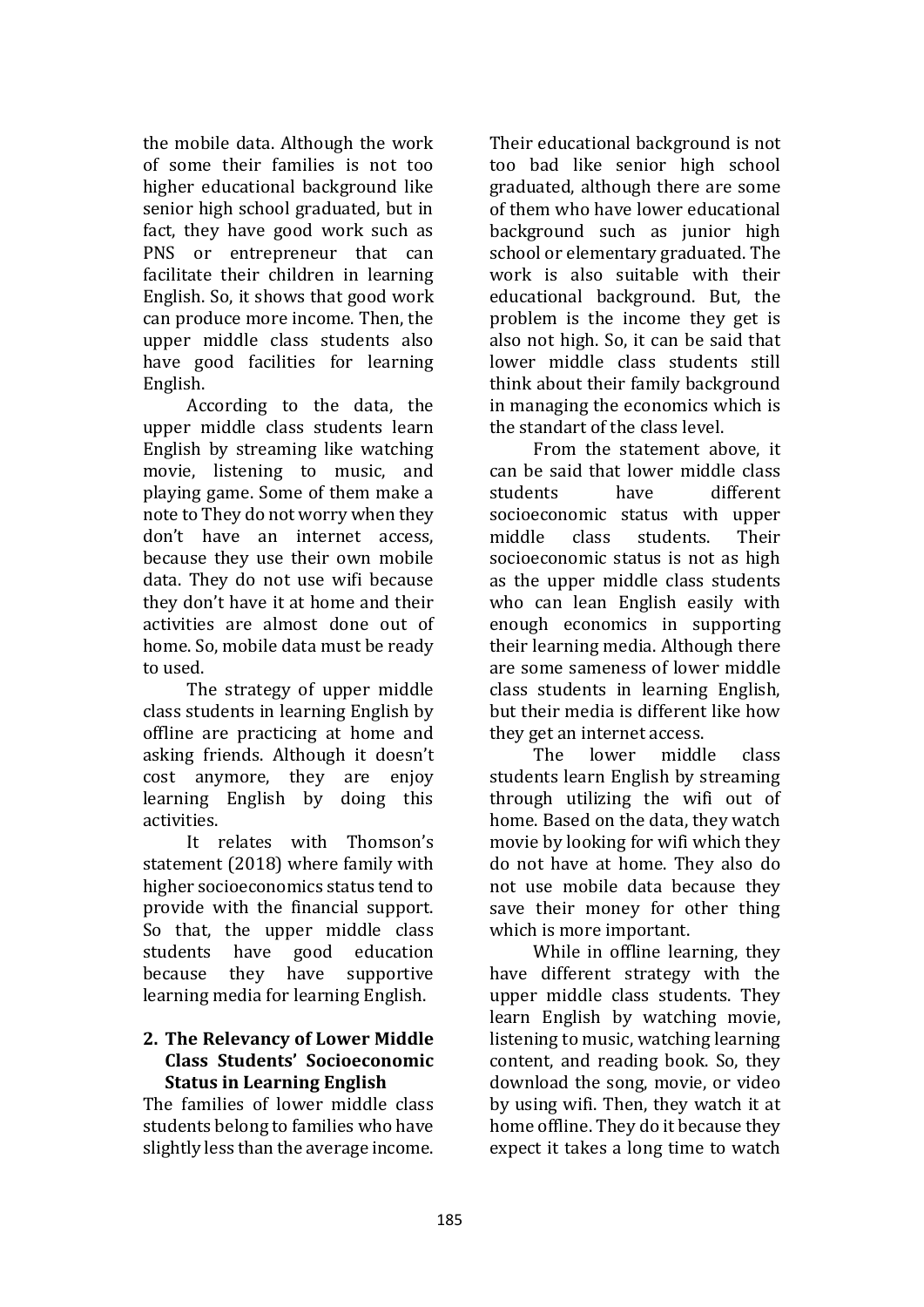movie in public places, so it is possible to watch later at home without using wifi or mobile data anymore.

What Gelabert, et.al said (2019) relates with what lower middle class students happened<br>where they tend to have where they tend to have unsupportive learning., therefore their background knowledge can be poor. Although there are same strategies with the upper middle class students, but lower middle class students tend to use wifi out of home as their internet access to support them in learning English.

## **3. The Relevancy of Working Class Students' Socioeconomic Status in Learning English**

Working class students think that studying while working is the demands of life. Although some of their family's education is not too low, but they tend to help their family income, because their family has minimum income which is less to finance their children in having a good education. So, to have a good education, they must studying while working to get a good work then.

Although their socioeconomics status is almost same as lower middle class students, but lower middle class students keep going on choosing not to work and learning English with inadequate facilities. Working class students also have same strategies with lower middle class students, but they have different ways in using the media for learning English. Working class students spend their time for learning English when they are working. That's true if Higher Educational Research disscussed about working class students who do

not leave their study when they are working.

In learning by streaming, working class students learn English by watching English movie, watching learning video, and chatting. There are two of three working class students use wifi as her learning source, because they still thinks about her family's economics. But, one of them who use mobile data has a good work. So, it can be said that she can buy the mobile data periodically.

The working class students also learn English offline by listening to English music and reading book. But, they do that not all the time, it's only temporary.

It relates with Binns' word (2019) which talked about working class students that tend to get additional income without thinking<br>how they can increase their they can increase their knowledge harder in college. They tend to learn English when they have leisure time in the middle of their work time. They utilize the wifi at their work place. Although one of three working class students use mobile data, it is because she has a good work. So that, she can buy the mobile data continually.

So, it can be said that lower middle class students have different socioeconomic status with upper<br>middle class students. Their students. socioeconomic status is not as high as the upper middle class students who can lean English easily with enough economics in supporting their learning media. Although there are some sameness of lower middle class students in learning English, but their media is different like how they get an internet access.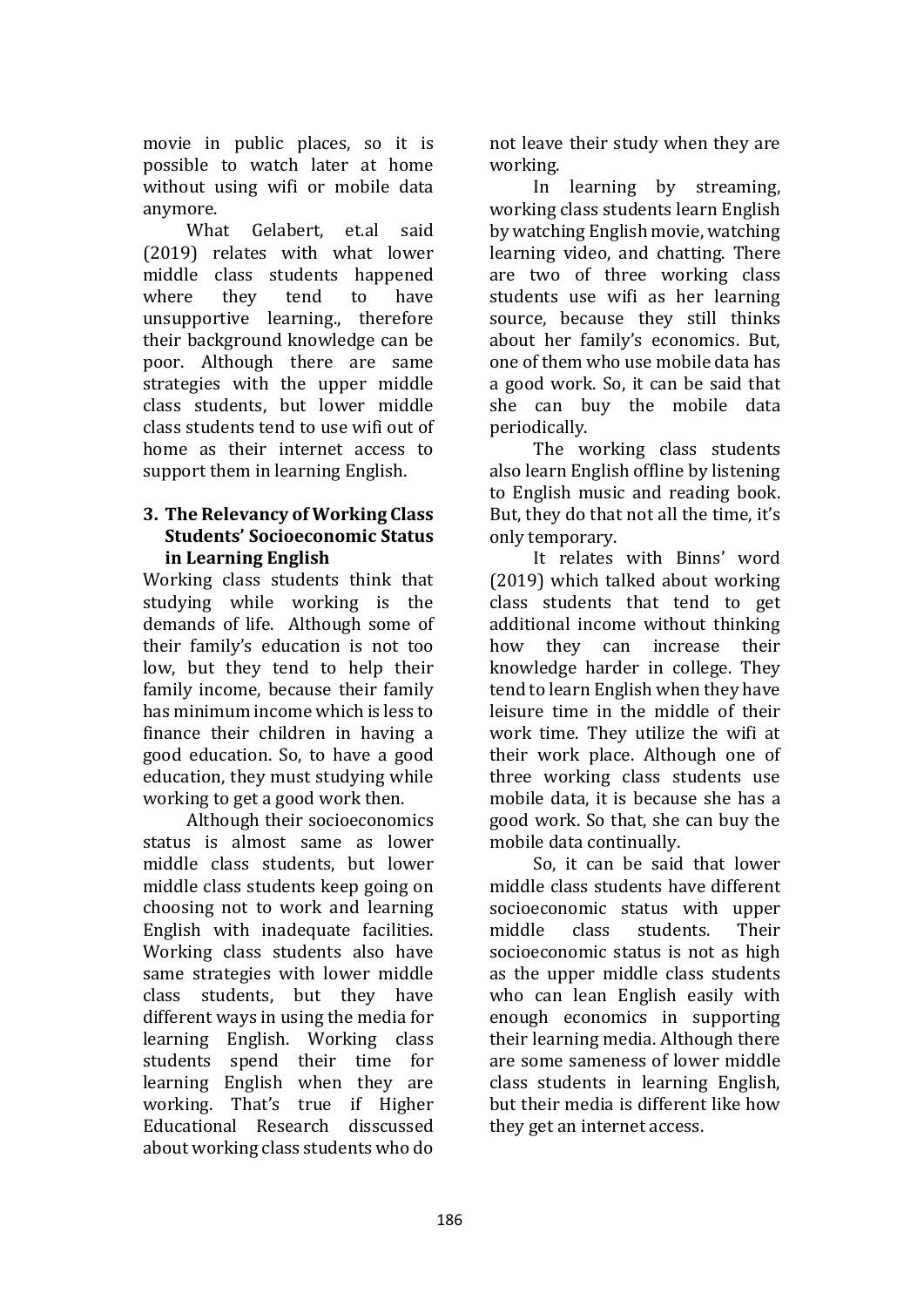As what Howard (2012) said where both rich and poor students have their own ways in learning English. It means that it's about how serious every students from each level classes learn English with their own strategies.

Hol & Yavuz (2017) also found on their research that there is<br>relationship between their relationship participants' socioeconomic level and their internal attributions to success where they who have good SES have more internal attributions to success, and vice versa.

#### **CONCLUSION**

By seeing the research results, it can be concluded that the students in<br>different socioeconomic status socioeconomic status<br>upper middle class between upper middle class<br>students. lower middle class students. students, and working class students have similarities in the way they are learning English, that is, watching movie, listening to music, practicing daily English at home, watching the learning content, and reading book. However, the differences occurred when they utilize the internet access to learn English by streaming. The<br>unner middle-class students middle-class facilitate themselves with mobile data so that they can access internet<br>wherever they are. The lower wherever they are. middle-class students seek some places where there is free wifi that they can use to access internet and<br>learn English. Working class Working students facilitate themselves with mobile data and free wifi in their work place.

It shows that socioeconomic status background of their parents, including their income, education, and occupation affects the strategy of EFL students in learning English, which means the upper middle-class students have a good facilities to support them in learning English as well as because their parents have<br>good education. income. and education. occupation. While the lower middle-<br>class students tend to have students tend unsupportive because their family's background is also lower, and the working-class students tend to study when they are working to help their family's income which is less to finance their children in having good education.

#### **REFERENCES**

- Adinda, P. (2020). *Kelas Menengah Atas itu Apasih?* Asumsi: https://asumsi.co/post/siap a-yang-dimaksud-kelasmenengah-di-indonesia, Retrieved in September 30, 2020 at 8.42 p.m.
- Akhtar, Z. (2011). A Comparative STudy of Students Learning Style, Socio-Economic Status and Learning Achievement of<br>Developed and Hnder-Developed and Under-<br>Developed Districts of Developed Pakistan. *Language in India, 11*, 92-101.
- Ariani, M. G., & Ghafournia, N. (2016). The Relationship between<br>Socio-Economic Status. Socio-Economic General Language Learning Outcome, and Beliefs about<br>Language Learning. Language Learning.<br>International Education *International Studies, 9 (2)*, 89-98.
- Baxter, Pamela Elizabeth & Jack, Susan. (2010). Qualitative Case Study Methodology:<br>Study Design and Design Implementation for Novice Reseacher.
- Binns, C. (2019). *Are Working-Class Students and Academics*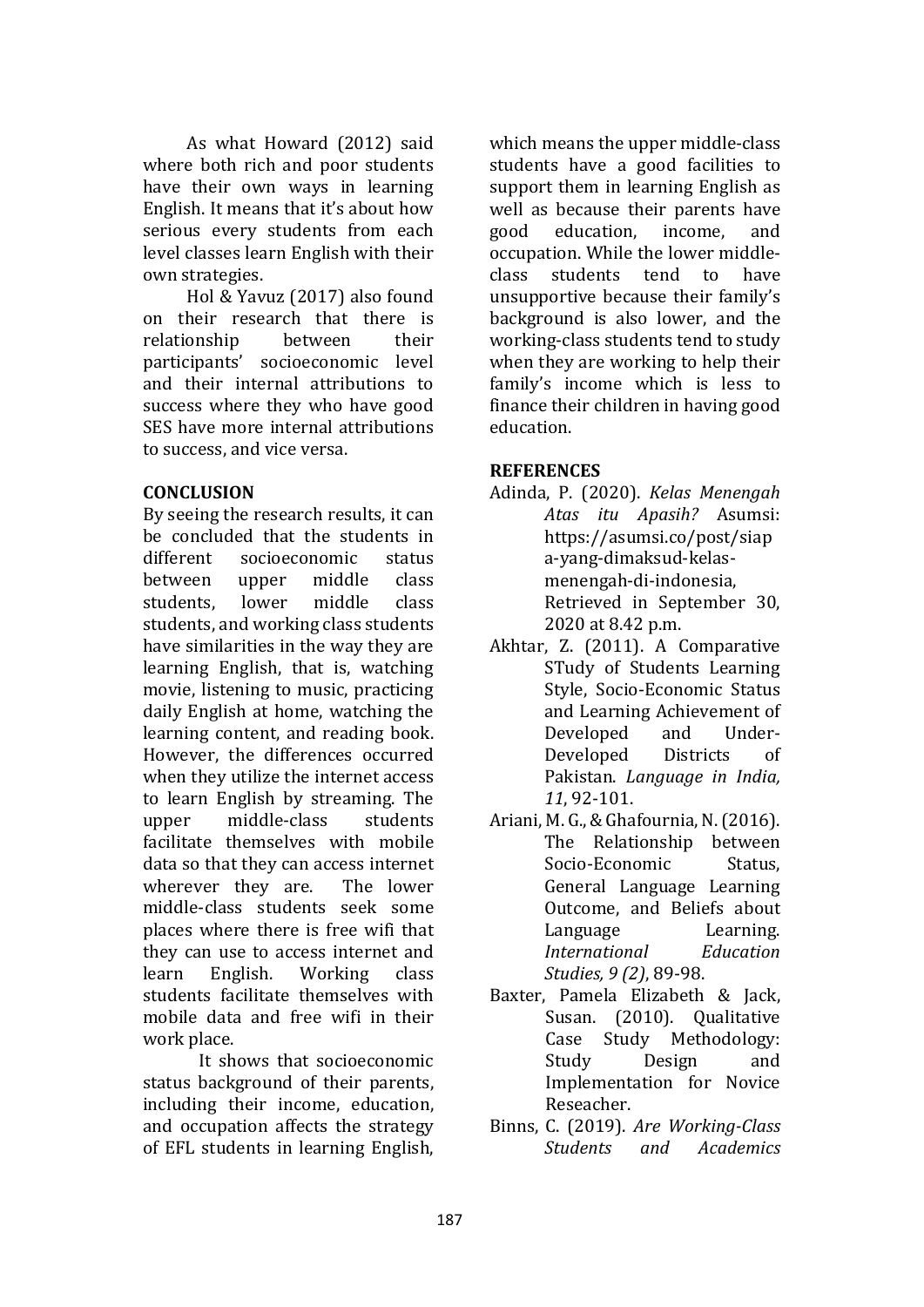*Avoiding Top Universities?* The Conversation: https://theconversation.com /are-working-class-studentsand-academics-avoiding-topuniversities-114041, Retrieved September 30,

- 2020 at 9.11 p.m.<br>
ein. M. H. Bornstein, M. H. (2003).<br>Socioeconomic Status. *Socioeconomic Status, Parenting, and Child Development.* London: Lawrence Associates.
- Bouchard, M. (2005). *Comprehension Strategies Language Learners.* New York: Scholastic.
- Broer, M. B. (2019). *Socioeconomic Inequality and Educational Outcomes.* Switzerland: Springer Nature Switzerland.
- Creswell, J. W. 2009. *Research Design Qualitative, Quantitative, and Mixed Methods Approaches - 3rd ed.* California: SAGE **Publications**
- Crossman, A. (2019). *Social Sciences*. ThoughtCo.: https://www.thoughtco.com
	- /socioeconomic-status-3026599#, Retrieved in
- October 6, 2020 at 7.18 p.m.<br>nore, L. (2019). ITTT. Dunsmore, L. (2019). *ITTT*. Blog/Alumni https://www.teflcourse.net/ blog/teaching-esl-vs-eflwhats-the-difference-ittt-teflblog/, retrieved in October 5, 2020 at 10.56 a.m.
- ELT, O. U. (2011). *Oxford University Press*. English Language Teaching https://oupeltglobalblog.com /2011/07/12/how-esl-andefl-classrooms-differ/,

retrieved in October 5, 2020 at 12.48 p.m.

- Gerhards, J. H. (2017). *Social Class and Transnational Human Capital.* New York: British Library Cataloguing.
- Huseynpur, B. M. (2015). The Relationship of EFL Learners' Socio-economic Status with<br>Their Learning Styles. Learning Styles.<br> *Inal Iournal of International Educational Investigations, 2(1).* , 44-57.
- Kwadzo, M. (2014). International Experience Studying and Working at a<br>Northeastern Public Northeastern University in the US. *Journal of International Students, 4(3).* , 279-291.
- Mendez, M. L. (2019). *Upper Middle Class Social Reproduction.* Cham: Springer Nature.
- Merriam, S. B. (2009). *Qualitative*  **Francisco:** Jossey-Bass.
- Merriam, S. B. (2016). *Qualitative Research-Fourth Edition.* San Fransisco: Jossey-Bass.
- Mirowsky, J. &. (2003). *Education, Social Status, and Health.* New York: Walter de Gruyter.
- Nordquist, R. (2020). *ThoughtCo.*, Humanities: https://www.thoughtco.com /english-as-a-foreignlanguage-efl-1690597, Retrieved in October 1, 2020 at 2.23 p.m.
- Omar (2020) *PeptalkIndia*, 5 Ways to Improve Your English during Quarantine: [https://www.peptalkindia.co](https://www.peptalkindia.com/5-ways-to-improve-your-english-during-quarantine/)

[m/5-ways-to-improve-your](https://www.peptalkindia.com/5-ways-to-improve-your-english-during-quarantine/)[english-during-quarantine/.](https://www.peptalkindia.com/5-ways-to-improve-your-english-during-quarantine/)  Retrieved in November 11, 2021 at 19.32 p.m.